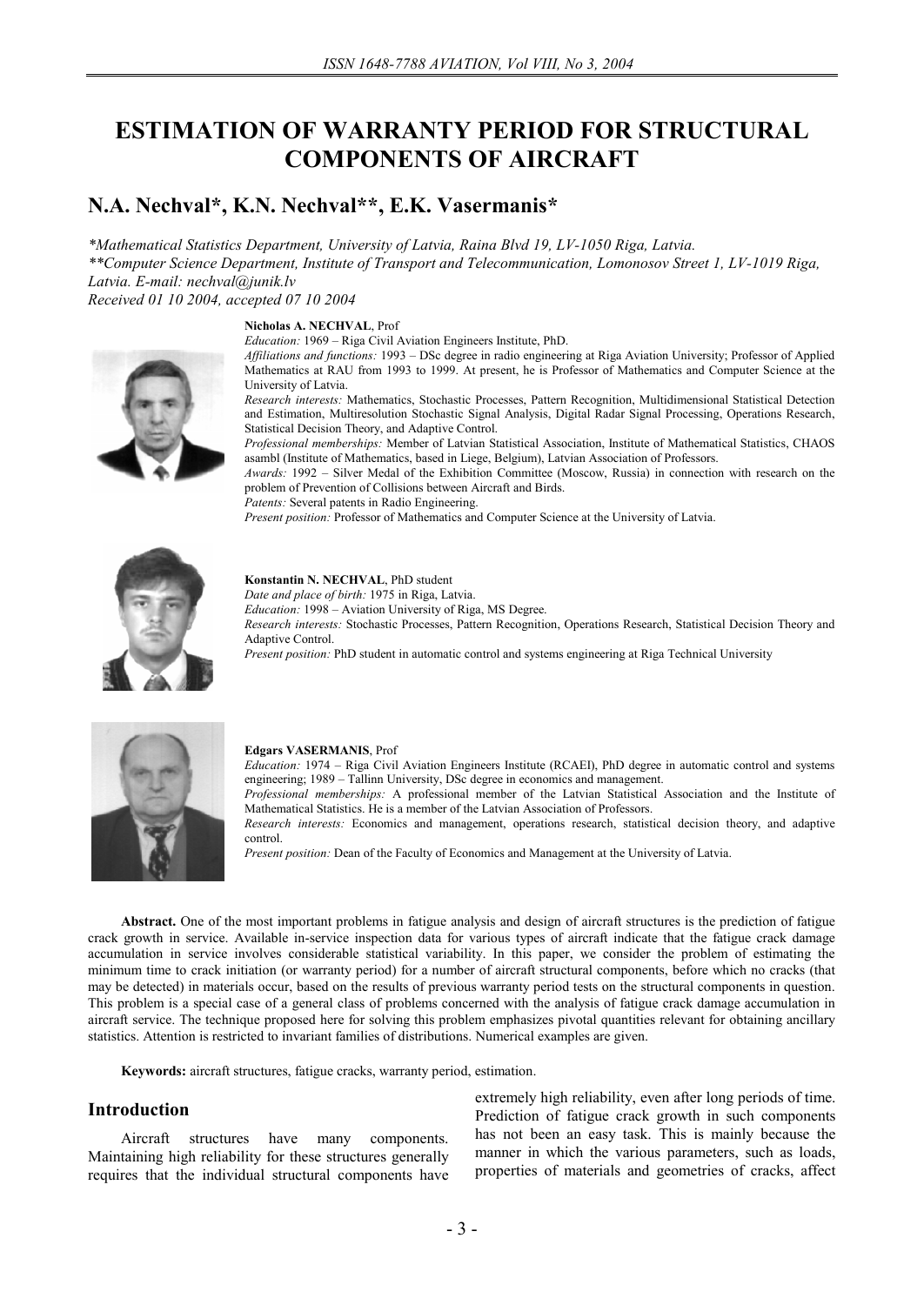the propagation of cracks is not clearly understood [2]. This, consequently, has led to a proliferation of hypotheses and laws for describing the propagation fatigue cracks [2, 9, 1]. Most of these models are based on concepts of the continuum theory with the assumption that cracks propagate in an ideal continuum media. Actual metallic materials, however, are composed of random microstructures described by various micro parameters, which can seriously affect the growth of a crack in these materials. As a result, the deterministic theories can only be accepted as an approximation of the actual random fatigue crack propagation process, which, broadly speaking, has five phases:

- 1) Dormant. There are no cracks in the materials.
- 2) Nucleation. The crack is initially formed.
- 3) Micro-crack growth. The crack grows rather haphazardly up to about 1 mm in length.
- 4) Macro-crack growth. The crack continues to propagate before its growth rate finally increases dramatically.
- 5) Failure. The component fails; this occurs very quickly relative to the other phases and can be ignored as a factor in determining reliability.

In the Fracture Mechanics approach to fatigue problems it is assumed that failure is caused by the unstable growth of a leading crack, which initiates, propagates, and reaches a critical size due to the fluctuations of the stress field around the crack tip. The transition from the initiation to the propagation stages corresponds to the distinction made between micro- and macro-cracks. Once a crack has attained a certain threshold size, failure occurs very rapidly. Thus, statistical fatigue life of structural components of aircraft may be divided, in general, into three stages, namely, crack nucleation, small crack growth, and large crack growth. Crack nucleation and small crack growth show a wide variation and hence a big spread on a cycles versus crack length graph. Relatively, large crack growth shows a lesser variation. Therefore, different models are fitted to the different stages of the fatigue evolution process, thus treating different stages as different phenomena. With these independent models, it is impossible to predict one phenomenon based on the information available about the other phenomenon. Experimentally, it is easier to carry out crack length measurements of large cracks compared to nucleating cracks and small cracks. Thus, it is easier to collect statistical data for large crack growth compared to the painstaking effort it would take to collect statistical data for crack nucleation and small crack growth.

We consider in this paper the problem of estimating the minimum time to crack initiation (warranty period or time to a first inspection) for a number of aircraft structural components, before which no cracks (that may be detected) in materials occur, based on the results of previous warranty period tests on the structural components in question. If in a fleet of k aircraft there are km of the same individual structural components, operating independently, the length of time until the first crack initially forms in any of these components is of basic interest and provides a measure of assurance

concerning the operation of the components in question. This leads to the consideration of the following problem. Suppose we have observations  $X_1$ , ...  $X_n$  as the result of tests conducted on the components; suppose also that there are km components of the same kind to be put into future use, with times to crack initiation  $Y_1, ..., Y_{km}$ . Then we want to be able to estimate, on the basis of  $X_1, \ldots, X_n$ , the shortest time to crack initiation  $Y_{(1,km)}$  among the times to crack initiation  $Y_1$ , ...  $Y_{km}$ . In other words, it is desirable to construct lower simultaneous prediction limit,  $L_{\gamma}$ , that is exceeded with probability  $\gamma$  by observations or functions of observations of all k future samples, each consisting of m units. In this paper, the problem of estimating  $Y_{(1,km)}$ , the smallest of all k future samples of m observations from the underlying distribution, based on an observed sample of n observations from the same distribution, is considered. A solution is proposed for constructing a lower simultaneous prediction limit,  $L_{\gamma}$ , for  $Y_{(1,km)}$ . Various properties of these solutions are derived, and illustrations are given for some important special cases.

The results have a direct application in reliability theory, where the time until the first failure in a group of m items in service provides a measure of assurance regarding the operation of the items.

In this paper, attention is restricted to invariant families of distributions. The technique used here emphasizes pivotal quantities relevant for obtaining ancillary statistics. It is a special case of the method of invariant embedding of sample statistics into a performance index applicable whenever the statistical problem is invariant under a group of transformations that acts transitively on the parameter space (i.e. in problems where there is a unique best invariant procedure) [4-7]. The analysis of the problem considered here is easily seen to be invariant under changes of location and scale.

## **1. Equation for constructing lower simultaneous one-sided prediction limits**

An equation, which shows how to construct lower simultaneous one-sided prediction limits for the order statistics in all of future samples when a one-sided prediction limit for a single future sample is available, is given by the following theorem.

**Theorem 1.** Let  $(X_1, ..., X_n)$  be a random sample from the cdf F(.), and let  $(Y_{1_j},...,Y_{m_j})$  be the jth random sample of  $m_i$  "future" observations from the same cdf,  $j \in \{1, ..., k\}$ . Assume that  $(k+1)$  samples are independent. Let  $H=H(X_1, \ldots, X_n)$  be any statistic based on the preliminary sample and let  $Y_{(r_j,m_j)}$  denote the r<sub>j</sub>th order statistic in the jth sample of size  $m_j$ . Then

$$
\begin{aligned} & \Pr\biggl(Y_{(r_1,m_1)}\geq H,\ldots,Y_{(r_j,\,m_j)}\geq H,\ldots,Y_{(r_k,m_k)}\geq H\biggr) \\ =& \sum_{i_1=0}^{r_1-1}\ldots\sum_{i_k=0}^{r_k-1}\binom{m_1}{i_1}\ldots\binom{m_j}{i_j} \end{aligned}
$$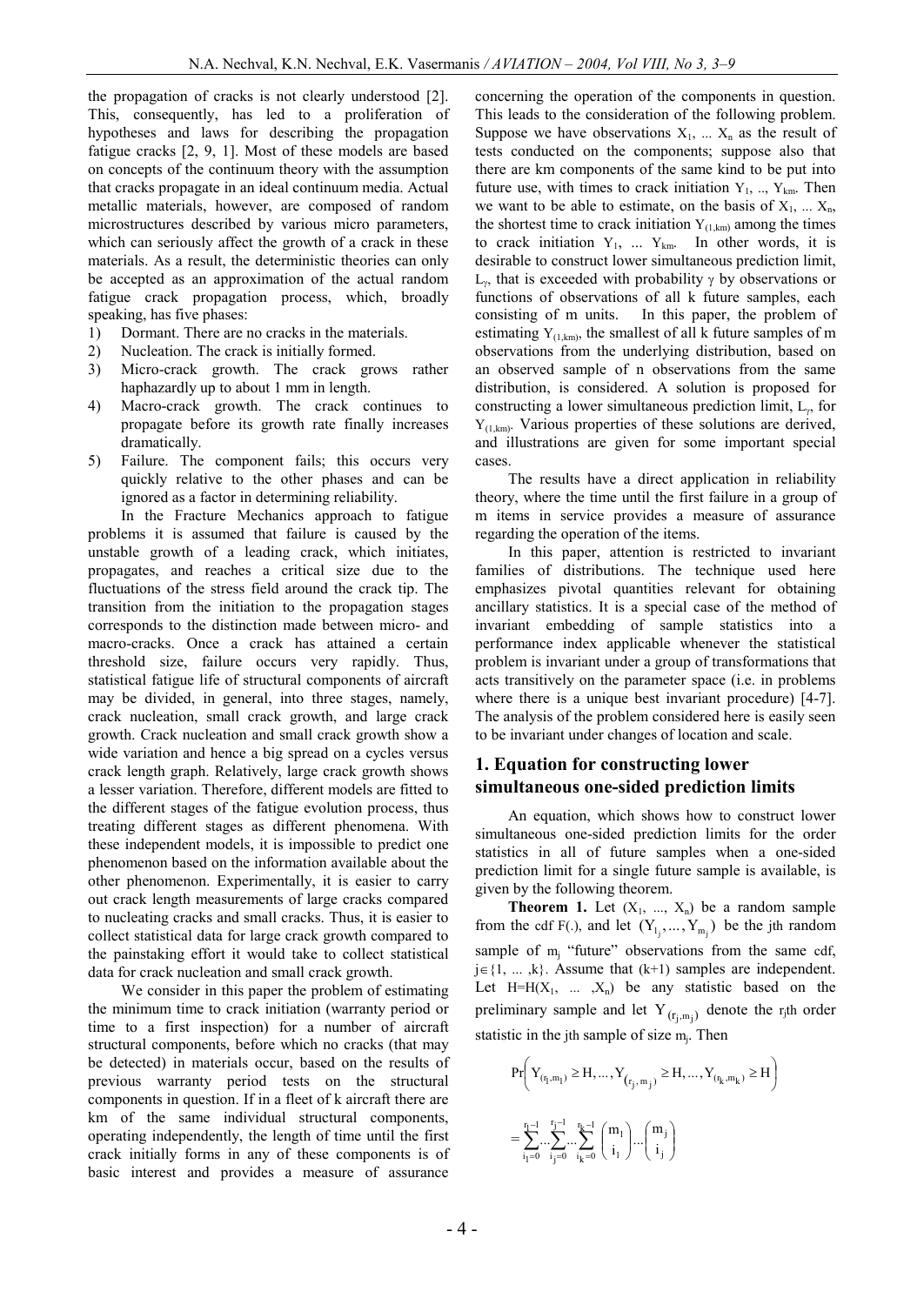$$
\cdots \left(\begin{array}{c} m_k \\ i_k \end{array}\right) \frac{\Pr(Y_{(i_{\Sigma}+1,m_{\Sigma})} \ge H) - \Pr(Y_{(i_{\Sigma},m_{\Sigma})} \ge H)}{\left(\begin{array}{c} m_{\Sigma} \\ i_{\Sigma} \end{array}\right)},\tag{1}
$$

where

$$
i_{\Sigma} = \sum_{j=1}^{k} i_{j}, \qquad m_{\Sigma} = \sum_{j=1}^{k} m_{j}.
$$
 (2)

**Proof.**

$$
\text{Pr}\Big(\,Y_{(r_l,m_l)}\geq H,\ldots,Y_{(r_j,m_j)}\geq H,\ldots,Y_{(r_k,m_k)}\geq H\,\Big)
$$

$$
= \prod_{j=1}^{k} Pr\left(Y_{(r_j,m_j)} \geq H\right)
$$
  
\n
$$
= E\left\{\prod_{j=1}^{k} \prod_{i_j=0}^{r_j-1} {m_j \choose i_j} \left[F(H)\right]^{i_j} [1 - F(H)\right]^{m_j-i_j} \right\}
$$
  
\n
$$
= \sum_{i_1=0}^{r_1-1} \cdots \sum_{i_k=0}^{r_j-1} \cdots \sum_{i_k=0}^{r_k-1} {m_1 \choose i_1} \cdots {m_j \choose i_j}
$$
  
\n
$$
\cdots {m_k \choose i_k} E\left\{[F(H)]^{i_j} \Sigma [1 - F(H)]^{m_{\Sigma} - i_{\Sigma}}\right\}.
$$
 (3)

Since

$$
E\left\{\left[F(H)\right]^{i}\Sigma\left[l - F(H)\right]^{m_{\Sigma}-i_{\Sigma}}\right\}
$$
\n
$$
=\left(\begin{array}{c} m_{\Sigma} \\ i_{\Sigma} \end{array}\right)^{-1}\left[E\left\{\begin{array}{c} \sum_{i=0}^{i_{\Sigma}} {m_{\Sigma} \choose i} \left[F(H)\right]^{i} \left[1 - F(H)\right]^{m_{\Sigma}-i} \\ \sum_{i=0}^{i_{\Sigma}-1} {m_{\Sigma} \choose i} \left[F(H)\right]^{i} \left[1 - F(H)\right]^{m_{\Sigma}-i} \right]\right]
$$
\n
$$
=\frac{\Pr(Y_{(i_{\Sigma}+1,m_{\Sigma})} \ge H) - \Pr(Y_{(i_{\Sigma},m_{\Sigma})} \ge H)}{\left(\begin{array}{c} m_{\Sigma} \\ i_{\Sigma} \end{array}\right)}, \tag{4}
$$

The joint probability can be written as

$$
Pr\left(Y_{(r_1,m_1)} \ge H, ..., Y_{(r_j,m_j)} \ge H, ..., Y_{(r_k,m_k)} \ge H\right)
$$
  
\n
$$
= \sum_{i_1=0}^{r_1-1} ... \sum_{i_j=0}^{r_j-1} ... \sum_{i_k=0}^{r_k-1} {m_1 \choose i_1} ... {m_j \choose i_j}
$$
  
\n
$$
... {m_k \choose i_k} \frac{Pr(Y_{(i_{\Sigma}+1,m_{\Sigma})} \ge H) - Pr(Y_{(i_{\Sigma},m_{\Sigma})} \ge H)}{m_{\Sigma} \choose i_{\Sigma}}.
$$
 (5)

This ends the proof. **Corollary 1.** If  $r_i = 1$ ,  $\forall j=1(1)$  k, then

$$
\Pr\left(Y_{(1,m_1)} \ge H, \dots, Y_{(1,m_j)} \ge H, \dots, Y_{(1,m_k)} \ge H\right)
$$
  
= 
$$
\Pr(Y_{(1,m_2)} \ge H).
$$
 (6)

## **2. Invariant embedding technique for obtaining prediction limits**

This paper is concerned with the implications of group theoretic structure for invariant performance indexes. We present an invariant embedding technique based on the constructive use of the invariance principle of mathematical statistics. This technique allows one to solve many problems of the theory of statistical inferences in a simple way. The aim of the present paper is to show how the invariance principle may be employed in the particular case of finding prediction limits. The technique used here is a special case of more general considerations applicable whenever the statistical problem is invariant under a group of transformations, which acts transitively on the parameter space.

## **2.1. Preliminaries**

Our underlying structure consists of a class of probability models ( $\mathscr{A}, \mathscr{A}, \mathscr{D}$ ), a one-one mapping  $\psi$  taking *P* onto an index set Q, a measurable space of actions (*U*, *B*), and a real-valued function r defined on  $\Theta \times \mathcal{U}$ . We assume that a group G of one-one  $\mathcal A$  - measurable transformations acts on *X* and that it leaves the class of models  $(X, A, B)$  invariant. We further assume that homomorphic images  $\overline{G}$  and  $\widetilde{G}$  of G act on  $\Theta$  and  $\mathscr U$ respectively. ( $\overline{G}$  may be induced on  $\Theta$  through  $\psi$ ;  $\widetilde{G}$  may be induced on  $W$  through r). We shall say that r is invariant if for every  $(\theta, u) \in \Theta \times \mathcal{U}$ 

$$
r(\overline{g}\theta, \widetilde{g}u) = r(\theta, u), \quad g \in G.
$$
 (7)

Given the structure described above there are aesthetic and sometimes admissibility grounds for restricting attention to decision rules  $\varphi: \mathcal{X} \rightarrow \mathcal{U}$ , which are  $(G, \tilde{G})$  equivariant in the sense that

$$
\varphi(gx) = \widetilde{g}\varphi(x), \quad x \in X, \quad g \in G. \tag{8}
$$

If  $\overline{G}$  is trivial and (7), (8) hold, we say  $\varphi$  is Ginvariant, or simply invariant [5].

## **2.2. Invariant Functions**

We begin by noting that r is invariant in the sense of (9) if and only if r is a  $G^{\bullet}$ -invariant function, where  $G^{\bullet}$  is defined on  $\Theta \times \mathcal{U}$  as follows: to each g $\in$ G, with homomorphic images  $\overline{g}$ ,  $\overline{g}$  in  $\overline{G}$ ,  $\widetilde{G}$  respectively, let  $g^{\bullet}(\theta)$ ,  $u)=(\overline{g}\theta, \overline{g}u)$ ,  $(\theta, u)\in (\Theta \times \mathcal{U})$ . It is assumed that  $\widetilde{G}$  is a homomorphic image of  $\overline{G}$ .

**Definition 1** (*Transitivity*). A transformation group  $\overline{G}$  acting on a set  $\Theta$  is called (uniquely) transitive if for every  $\theta$ ,  $\theta \in \Theta$  there exists (unique)  $\overline{g} \in \overline{G}$  such that  $\overline{g} \theta = \theta$ .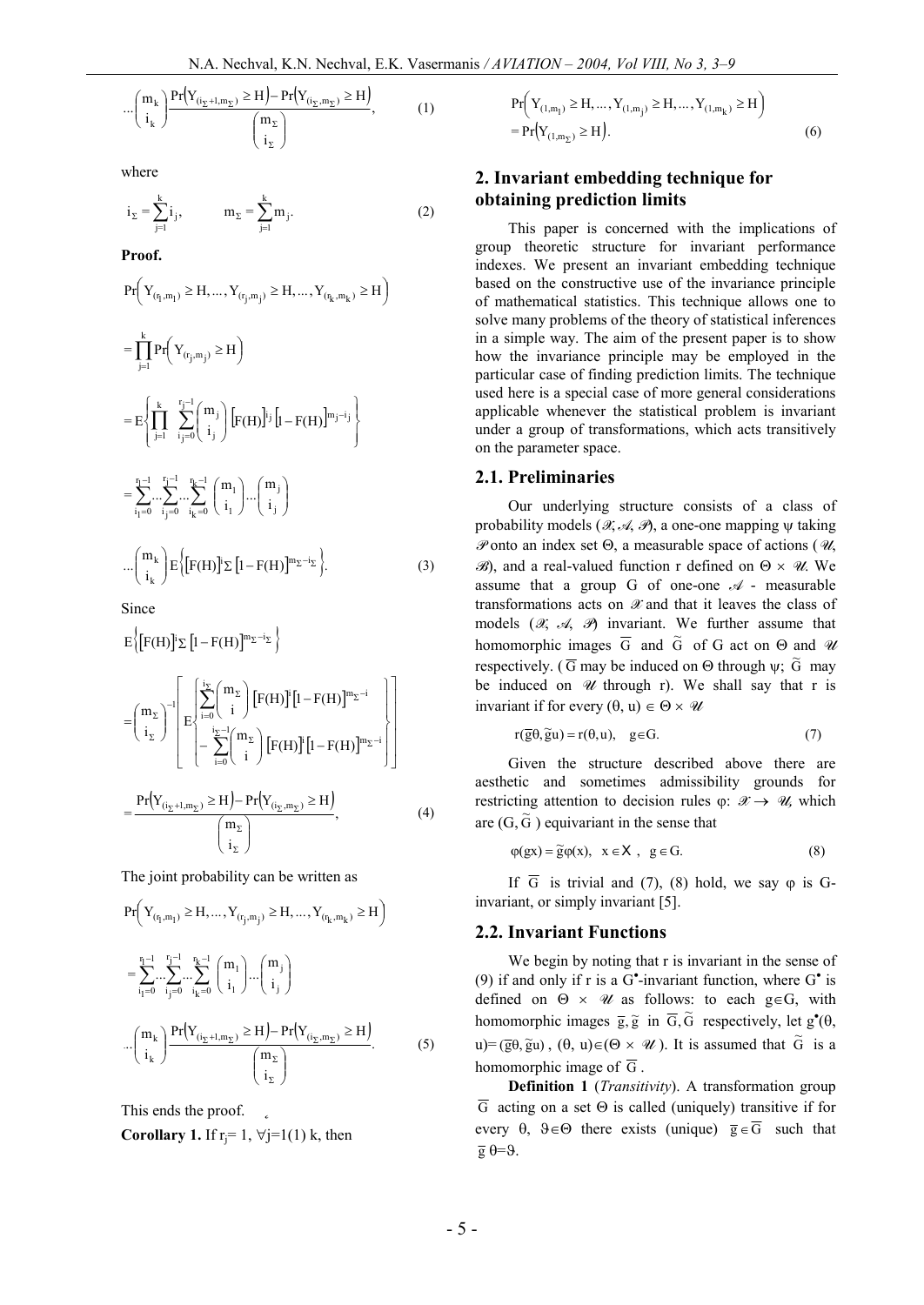When  $\overline{G}$  is transitive on  $\Theta$  we may index  $\overline{G}$  by  $\Theta$ : fix an arbitrary point  $\theta \in \Theta$  and define  $\bar{g}_{\theta_1}$  to be the unique  $\overline{g} \in \overline{G}$  satisfying  $\overline{g} \theta = \theta_1$ . The identity of  $\overline{G}$ clearly corresponds to  $\theta$ . An immediate consequence is Lemma 1.

**Lemma 1** (*Transformation*). Let  $\overline{G}$  be transitive on  $\Theta$ . Fix θ∈ $\Theta$  and define  $\bar{g}_{\theta_1}$  as above. Then  $\bar{g}_{\bar{q}\theta_1} = \bar{q}g_{\theta_1}$  for  $\theta \in \Theta$ ,  $\overline{q} \in \overline{G}$ .

**Proof.** The identity  $\overline{g}_{\overline{q}\theta_1}\theta = \overline{q}\theta_1 = \overline{q}g_{\theta_1}\theta$  shows that  $\overline{g}_{\overline{q}\theta_1}$  and  $\overline{qg}_{\theta_1}$  both take  $\theta$  into  $\overline{q}\theta_1$ , and the lemma follows by unique transitivity.

**Theorem 2** (*Maximal Invariant*). Let  $\overline{G}$  be transitive on  $\Theta$ . Fix a reference point  $\theta_0 \in \Theta$  and index  $\overline{G}$ by  $\Theta$ . A maximal invariant M with respect to  $G^{\bullet}$  acting on  $\Theta \times \mathcal{U}$  is defined by

$$
M(\theta, u) = \widetilde{g}_{\theta}^{-1} u, \quad (\theta, u) \in \Theta \times U
$$
 (9)

**Proof.** For each  $(\theta, u) \in (\Theta \times \mathcal{U})$  and  $\overline{g} \in \overline{G}$ 

$$
M(\overline{g}\theta, \widetilde{g}u) = (\widetilde{g}_{\overline{g}\theta}^{-1})\widetilde{g}u = (\widetilde{g}\widetilde{g}_{\theta})^{-1}\widetilde{g}u
$$
  

$$
= \widetilde{g}_{\theta}^{-1}\widetilde{g}^{-1}\widetilde{g}u = \widetilde{g}_{\theta}^{-1}u = M(\theta, u)
$$
 (10)

by Lemma 1 and the structure preserving properties of homomorphisms. Thus M is G<sup>\*</sup>-invariant. To see that M is maximal, let M  $(\theta_1, u_1) = M(\theta_2, u_2)$ . Then  $\tilde{g}_{\theta_1}^{-1}u_1 = \tilde{g}_{\theta_2}^{-1}u_2$ or  $u_1 = \tilde{g} u_2$ , where  $\tilde{g} = \tilde{g}_{\theta_1} \tilde{g}_{\theta_2}^{-1}$ . Since  $\theta_1 = \overline{g}_{\theta_1} \theta_0 =$  $\overline{g}_{\theta_1} \overline{g}_{\theta_2}^{-1} \theta_2 = \overline{g} \theta_2$ ,  $(\theta_1, u_1) = g^{\bullet}(\theta_2, u_2)$  for some  $g^{\bullet} \in G^{\bullet}$ , and the proof is complete.

**Corollary 2.1** (*Invariant Embedding*). An invariant function,  $r(\theta, u)$ , can be transformed as follows:

$$
r(\theta, u) = r(\overline{g}_{\hat{\theta}}^{-1}\theta, \widetilde{g}_{\hat{\theta}}^{-1}u) = \ddot{r}(v, \eta),
$$
\n(11)

where  $v=v(\theta, \hat{\theta})$  is a function (a pivotal quantity) such that the distribution of v does not depend on  $\theta$ ; h=h(u,  $\hat{\theta}$ ) is an ancillary factor;  $\hat{\theta}$  is the maximum likelihood estimator of  $\theta$  (or the sufficient statistic for  $\theta$ ).

**Corollary 2.2** (*Best Invariant Decision Rule*). If  $r(\theta, u)$  is an invariant loss function, the best invariant decision rule is given by

$$
\varphi^*(x) = u^* = \eta^{-1}(\eta^*, \hat{\theta}), \tag{12}
$$

where

$$
\eta^* = \arg\inf_{\eta} E_{\nu} \{ \ddot{r}(v, \eta) \}. \tag{13}
$$

**Corollary 2.3** (*Risk*). A risk function (performance index)

$$
R(\theta, \varphi(x)) = E_x \{r(\theta, \varphi(x))\} = E_{v_0} \{r(v_0, \eta_0)\}
$$
(14)

is constant on orbits when an invariant decision rule  $\varphi(x)$  is used, where  $v_0 = v_0(\theta, x)$  is a function whose

distribution does not depend on  $\theta$ ;  $\eta_0 = \eta_0(u, x)$  is an ancillary factor.

For instance, consider the problem of estimating the location-scale parameter of a distribution belonging to a family generated by a continuous cdf F:  $\mathcal{P} = {P_{\theta}: F ((x \mu$ / $\sigma$ ),  $x \in R$ ,  $\theta \in \Theta$ },  $\Theta = \{(\mu, \sigma): \mu, \sigma \in R, \sigma > 0\} = \mathcal{U}$ . The group G of location and scale changes leaves the class of models invariant. Since  $\overline{G}$  induced on  $\Theta$  by  $P_{\theta} \to \theta$  is uniquely transitive, we may apply Theorem 2 and obtain invariant loss functions of the form

$$
r(\theta, \varphi(x)) = r[(\varphi_1(x) - \mu)/\sigma, \varphi_2(x)/\sigma],
$$
\n(15)

if  $\theta = (\mu, \sigma)$  and  $\varphi(x) = (\varphi_1(x), \varphi_2(x))$ . Let  $\hat{\theta} = (\hat{\theta}_1, \hat{\theta}_2)$ ,  $u=(u_1,u_2)$ , then

$$
r(\theta, u) = \ddot{r}(v, \eta) = \ddot{r}(v_1 + \eta_1 v_2, \eta_2 v_2),
$$
 (16)

where  $v=(v_1,v_2), v_1=(\hat{\theta}_1-\mu)/\sigma, v_2=\hat{\theta}_2/\sigma;$  $\eta = (\eta_1, \eta_2), \, \eta_1 = (u_1 - \hat{\theta}_1)/\hat{\theta}_2, \, \eta_2 = u_2/\hat{\theta}_2.$ 

The invariant embedding technique, which is used for constructing lower simultaneous tolerance limits, is based on the result of Corollary 2.1.

#### **3. Examples**

**Example 1.** For instance, suppose that  $X_1$ , ...  $X_n$  and  $Y_{1i}$ , ...  $Y_{mi}$  (j=1, ... k) denote n+km independent and identically distributed random variables from a lefttruncated Weibull distribution with pdf

$$
f(x;a,b,\delta) = \frac{\delta}{\sigma} x^{\delta-1} \exp\left[-\left(x^{\delta} - \mu^{\delta}\right)/\sigma\right], \quad x \ge \mu, \sigma, \delta > 0, \ (17)
$$

which is characterized by being three-parameter  $(\mu,\sigma,\delta)$  where  $\delta$  is termed the shape parameter,  $\sigma$  is the scale parameter, and  $\mu$  is the truncation parameter interpreted as the minimum time to crack initiation (warranty period). It is assumed that the parameter  $\delta$  is known. Let  $X_{(1)}$  be the smallest observation in the initial sample of size n and

$$
T_n = \sum_{i=1}^{n} (X_i^{\delta} - X_{(1)}^{\delta}).
$$
\n(18)

It can be justified by using the factorization theorem that  $(X_{(1)},T_n)$  is a sufficient statistic for  $(\mu,\sigma)$ . Let  $Y_{(1,m_j)}$  be the smallest observation in the jth future sample of size  $m<sub>i</sub>=m$ ,  $\forall j=1(1)$  k. We wish, on the basis of a sufficient statistic  $(X_{(1)},T_n)$  for  $(\mu,\sigma)$ , to construct simultaneous onesided lower 100 $\gamma$ % prediction limits for  $Y_{(1,m_j)}$ , j=1, ...k. It follows from Corollary 1 that this problem reduces to the problem of constructing a lower  $100\gamma\%$  prediction limit,  $L_{\gamma}$ , for

$$
Y_{(1,km)} = \min_{1 \le j \le k} Y_{(1,m_j)}.
$$
\n(19)

By using the above technique of invariant embedding of  $(X_{(1)},T_n)$ , if  $X_{(1)} < Y_{(1,km)}$ , or  $(Y_{(1,km)},T_n)$ , if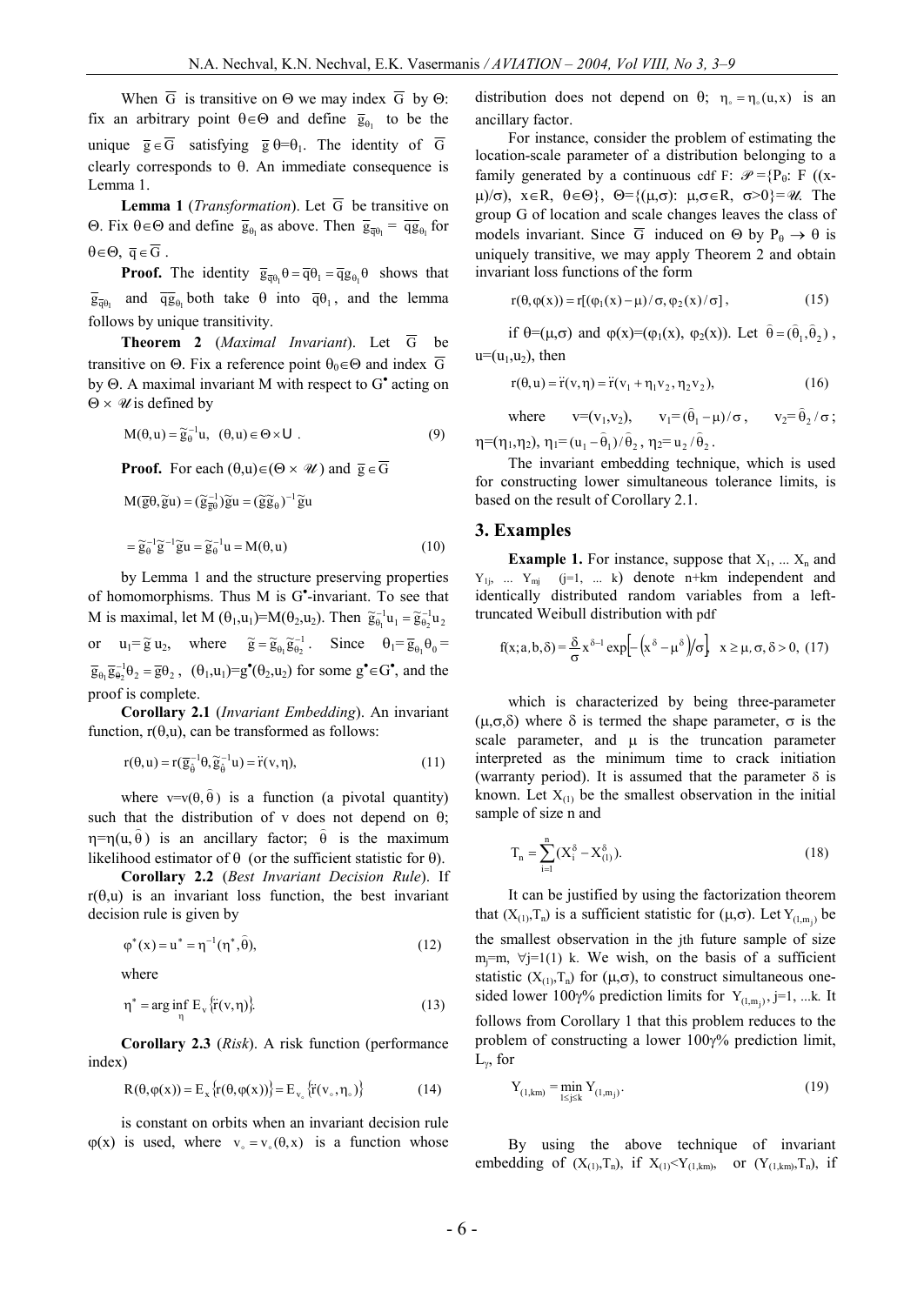$X_{(1)} \geq Y_{(1,km)}$ , into a pivotal quantity  $(Y_{(1,km)}^{\delta} - \mu^{\delta})/\sigma$  or  $(X_{(1)}^{\delta} - \mu^{\delta})/\sigma$ , respectively, we obtain an ancillary statistic

$$
W = \left(Y_{(1,km)}^{\delta} - X_{(1)}^{\delta}\right) / T_n \tag{20}
$$

whose distribution does not depend on any unknown parameter. The pdf of W is given by

$$
g(w) = \begin{cases} \frac{n(n-1)km}{n+km} \left(\frac{1}{1+kmw}\right)^n, & \text{if } w > 0, \\ \frac{n(n-1)km}{n+km} \left(\frac{1}{1-nw}\right)^n, & \text{if } w \le 0. \end{cases}
$$
(21)

Therefore, in this case  $L_y$  can be found explicitly as

ì

$$
L_{\gamma} = \begin{cases} \left( X_{(1)}^{\delta} + \frac{T_n}{km} \left[ \left( \frac{n}{\gamma(n+km)} \right)^{\frac{1}{n-1}} - 1 \right] \right)^{1/\delta}, & \text{if } \frac{n}{n+km} > \gamma, \\ \\ \left( X_{(1)}^{\delta} + \frac{T_n}{n} \left[ 1 - \left( \frac{km}{(1-\gamma)(n+km)} \right)^{\frac{1}{n-1}} \right] \right)^{1/\delta}, & \text{if } \frac{n}{n+km} \le \gamma. \end{cases}
$$
(22)

If, for instance, n=10,  $\delta$ =8, k=3, m=5,  $\gamma$ =0.95, X<sub>(1)</sub>=5 (in number of  $10^4$  flight-hours), and  $T_n=10917240$ . Then we find from (22) that, with  $n/(n+km) = 10/(10+15) < \gamma$ ,

$$
L_{\gamma} = \left( X_{(1)}^{\delta} + \frac{T_n}{n} \left[ 1 - \left( \frac{km}{(1 - \gamma)(n + km)} \right)^{\frac{1}{n - 1}} \right] \right)^{1/\delta}
$$

$$
= \left( 5^8 + \frac{10917240}{10} \left[ 1 - \left( \frac{15}{(0.05)(10 + 15)} \right)^{\frac{1}{9}} \right] \right)^{1/8} = 3.8 \quad (23)
$$

and we have 95% assurance that no cracks will occur in aircraft structural components before  $L_y=3.8$  $(x10<sup>4</sup>)$  flight-hours.

**Example 2.** Let  $X_{(1)} < X_{(2)} < ... < X_{(r)}$  be the first r ordered observations of time to crack initiation for identical structural components of aircraft from a sample of size n from a two-parameter Weibull distribution with probability density function

$$
f(x; \sigma, \delta) = \begin{cases} \frac{\delta}{\sigma} \left( \frac{x}{\sigma} \right)^{\delta - 1} \exp[-(x/\sigma)^{\delta}], & x \ge 0, \\ 0, & \text{otherwise,} \end{cases}
$$
 (24)

where the parameters  $\sigma$  and  $\delta$  ( $\sigma$ >0,  $\delta$ >0) are unknown. Two types of censoring are generally recognized. In Type I censoring, the time, when censoring occurs, is fixed, and the number of survivors at this time are random variables. In Type II censoring, which is of primary interest here, the number of survivors is fixed and  $X_{(r)}$  is a random variable. In Type II censoring, the likelihood may be written as follows:

$$
L \propto \left(\frac{\delta}{\sigma}\right)^{r} \left(\prod_{i=1}^{r} \left(\frac{x_{(i)}}{\sigma}\right)^{\delta-1}\right) \exp\left(-\sum_{i=1}^{r} \left(\frac{x_{(i)}}{\sigma}\right)^{\delta}\right)
$$
  

$$
\times \left[\int_{x_{(r)}}^{\infty} \frac{\delta}{\sigma} \left(\frac{x}{\sigma}\right)^{\delta-1} \exp[-(x/\sigma)^{\delta}] dx\right]^{n-r}
$$
  

$$
\propto \left(\frac{\delta}{\sigma^{\delta}}\right)^{r} \left(\prod_{i=1}^{r} x_{(i)}^{\delta-1}\right) \exp\left(-\frac{1}{\sigma^{\delta}} \left[\sum_{i=1}^{r} x_{(i)}^{\delta} + (n-r)x_{(r)}^{\delta}\right]\right), (25)
$$
  

$$
\ln L = \text{constant} + r(\ln \delta - \delta \ln \sigma) + (\delta - 1) \sum_{i=1}^{r} \ln x_{(i)}
$$

.  $x_{(i)}^{\delta} + (n-r)x$  $\sum_{i=1}^{k}$   $\mathbf{x}_{(i)} + (n-1)\mathbf{x}_{(r)}$  $\frac{-1}{\delta}$  $\sigma$  $+(n -$ -  $\sum$ (26)

This leads to the likelihood equations

$$
\frac{\partial \ln L}{\partial \sigma} = -\frac{r\delta}{\sigma} + \frac{\sum_{i=1}^{r} x_{(i)}^{\delta} + (n-r)x_{(r)}^{\delta}}{\sigma^{2\delta}} \delta \sigma^{\delta - 1} = 0, \tag{27}
$$

$$
\frac{\partial \ln L}{\partial \delta} = \frac{r}{\delta} - r \ln \sigma + \sum_{i=1}^{r} \ln x_{(i)}
$$

$$
- \left( \sum_{i=1}^{r} x_{(i)}^{\delta} \ln x_{(i)} + (n-r) x_{(r)}^{\delta} \ln x_{(r)} \right) \sigma^{-\delta}
$$

$$
+ \left( \sum_{i=1}^{r} x_{(i)}^{\delta} + (n-r) x_{(r)}^{\delta} \right) \sigma^{-\delta} \ln \sigma = 0.
$$
 (28)

Then the MLE's  $\hat{\sigma}$  and  $\hat{\delta}$  are solutions of

$$
\hat{\sigma} = \left(\frac{\sum_{i=1}^{r} x_{(i)}^{\hat{\delta}} + (n-r)x_{(r)}^{\hat{\delta}}}{r}\right)^{1/\hat{\delta}},
$$
\n(29)

$$
\hat{\delta} = \left[ \left( \sum_{i=1}^{r} x \frac{\hat{\delta}}{n} \ln x_{(i)} + (n-r) x \frac{\hat{\delta}}{r} \ln x_{(r)} \right) - \sum_{i=1}^{r} \left( \sum_{i=1}^{r} x \frac{\hat{\delta}}{n} + (n-r) x \frac{\hat{\delta}}{r} \right)^{-1} - \frac{1}{r} \sum_{i=1}^{r} \ln x_{(i)} \right]^{-1}.
$$
(30)

The results given here apply to the Weibull distribution in the form (24). The results are presented more naturally, however, if we consider the variable lnX, which follows the extreme-value distribution,

$$
f(\ln x; a, b) = \frac{1}{b} \exp\left(\frac{\ln x - a}{b}\right) \exp\left(-\exp\left(\frac{\ln x - a}{b}\right)\right),\tag{31}
$$

$$
-\infty < \ln x < \infty,
$$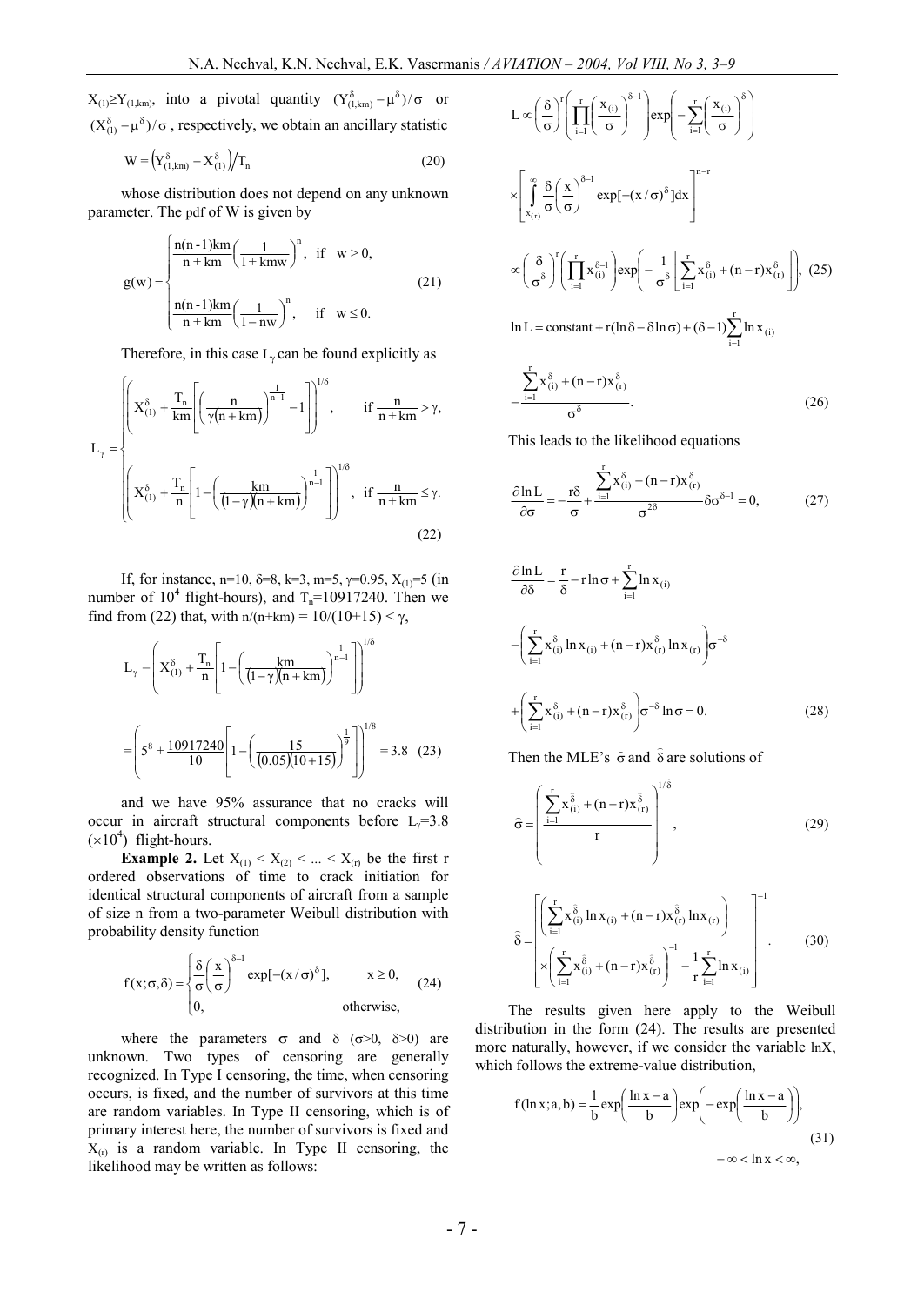where  $a = \ln \sigma$  and  $b = \delta^{-1}$ . Now (31) is a distribution with location and scale parameters a and b, and it is well known that if  $\hat{a}$ ,  $\hat{b}$  are maximum likelihood estimates for a, b from a complete sample of size n, then  $(a-a)/b$ ,  $(a-a)/b$  and  $\hat{b}/b$ are quantities whose distributions depend only on n.

We are interested in estimating  $Y_{(1,km)}$ , the smallest order statistic in all k future samples, each consisting of m units from the distribution (24). It is easily shown that

$$
W = (\ln Y_{(1)} - \hat{a}) / \hat{b} = \hat{\delta} (\ln Y_{(1)} - \ln \hat{\sigma}) = \hat{\delta} \ln \left( \frac{Y_{(1)}}{\hat{\sigma}} \right), \quad (32)
$$

where  $Y_{(1)}=Y_{(1,km)}$ , is parameter-free, with distribution depending only on n and km. Hence, probability statements for V lead to confidence interval statements for  $Y_{(1)}$ .

Let  $X_{(1)}$ ,  $X_{(2)}$ , ...  $X_{(n)}$  and  $Y_{(1)}$ ,  $Y_{(2)}$ , ...  $Y_{(km)}$  represent ordered observations. In particular, let  $X_{(1)} < X_{(2)} < ... <$  $X_{(r)}$  be the first r ordered observations from a sample of size n from the distribution (24), i.e. we deal with Type II censoring. The joint density of  $ln X_{(1)}$  ...  $ln X_{(r)}$  is

$$
f(\ln x_{(1)},...,\ln x_{(r)};a,b)
$$

$$
= \frac{n!}{(n-r)!} \prod_{i=1}^{r} b^{-1} \exp\left(\frac{\ln x_{(i)} - a}{b} - \exp\left(\frac{\ln x_{(i)} - a}{b}\right)\right)
$$

$$
\times \exp\left(-(n-r) \exp\left(\frac{\ln x_{(r)} - a}{b}\right)\right).
$$
(33)

Let  $\hat{a}$ ,  $\hat{b}$  be the maximum likelihood estimators of  $a$ , b, based on  $X_{(1)}$ , ...  $X_{(r)}$ , and let  $V_1 = (\hat{a} - a)/b$ ,  $V_2 = \hat{b}/b$ , and  $W_i=(\ln X_{(i)}-\hat{a})/\hat{b}$  (i=1, ..., r). It is easily shown that the distributions of  $V_1$ ,  $V_2$  are parameter-free, and that any r-2 of the  $\mathbf{W}_i$ 's, say  $\mathbf{W}_1$ , ...  $\mathbf{W}_{r-2}$ , form a set of r-2 functionally independent ancillary statistics. We then find in a straightforward manner that the joint density of  $V_1$ ,  $V_2$ , conditional on fixed **'W**=('W<sub>1</sub>, ... 'W<sub>r-2</sub>), is

$$
f(v_1, v_2; {}^{\bullet}w_1, ..., {}^{\bullet}w_{r-2})
$$
  
= 9( ${}^{\bullet}w$ )v<sub>2</sub><sup>r-2</sup> exp  $\left( {}^{rv_1} + v_2 \sum_{i=1}^{r} {}^{\bullet}w_i - \sum_{i=1}^{r} exp(v_1 + {}^{\bullet}w_i v_2) \right)$ , (34)  
- (n-r) exp(v<sub>1</sub>+ ${}^{\bullet}w_i v_2$ )

where  $\Theta(\mathbf{w})$  is a normalizing constant. For notational convenience we include all of  $\mathbf{v}_{N_1}, \dots, \mathbf{v}_{N_r}$  in (34);  $\mathbf{v}_{w_{r-1}}$  and  $\mathbf{v}_{w_r}$  can be expressed as function of  $\mathbf{v}_{w_1}$ , ...  $\cdot_{w_{r-2}}$  only.

Let  $Y_{(1)}$  be the smallest observation from an independent second sample of km observations also from the distribution (24). Writing  $V=(\ln Y_{(1)}-a)/b$  and noting that  $exp(V)$  is the smallest observation in a sample of size km from the standard exponential distribution, we have the density of V as

$$
f(v) = km \exp(v) \exp(-km \exp(v)).
$$
 (35)

Since V is distributed independently of  $V_1$ ,  $V_2$  we find the joint density of V, V<sub>1</sub>, V<sub>2</sub>, conditional on  $\cdot w = \cdot w$ , as the product of (34) and (35). Note that  $W = (\ln Y_{(1)} - \hat{a})/\hat{b} = (V-V_1)/V_2$ ; making the transformation  $W=(V-V_1)/V_2$ ,  $V_1=V_1$ ,  $V_2=V_2$ , we find the joint density of W,  $V_1$ ,  $V_2$ , conditional on  $\mathbf{W} = \mathbf{w}$ , as

$$
f(w, v_1, v_2; \mathbf{w})
$$
  
= km9( $\mathbf{w}$ ) exp $\left( (r+1)v_1 + \left( w + \sum_{i=1}^r \mathbf{w}_i \right) v_2 \right)$ 

 $\times \exp[-\mathrm{km} \exp(\mathrm{v}_1 + \mathrm{w} \mathrm{v}_2)]$ 

$$
\times \exp\left(-\exp(v_1)\left(\sum_{i=1}^r \exp(\mathbf{v}_i v_2) + (n-r) \exp(\mathbf{v}_i v_2)\right)\right). (36)
$$

Now  $v_1$  can be integrated out of (36) in a straightforward way to give

$$
f(w,v_2;^{\bullet}w)
$$

$$
= \frac{\text{km}\vartheta(\mathbf{w})\mathbf{v}_{2}^{r-1}\exp\left(\left(\mathbf{w}+\sum_{i=1}^{r}\mathbf{w}_{i}\right)\mathbf{v}_{2}\right)}{\left(\text{km}\exp(\mathbf{w}_{2})+\sum_{i=1}^{r}\exp(\mathbf{w}_{i}\mathbf{v}_{2})+(n-r)\exp(\mathbf{w}_{r}\mathbf{v}_{2})\right)^{r+1}}.
$$
\n(37)

Consider, for fixed w  $(-\infty < w < \infty)$ ,

$$
Pr{W > w;^{\bullet} w} = \int_{0}^{\infty} \int_{w}^{\infty} f(w, v_2;^{\bullet} w) dw dv_2.
$$
 (38)

A straightforward integration then gives us

$$
Pr\{W > w;^{\bullet}w\} = Pr\left\{\hat{\delta} \ln\left(\frac{Y_{(1)}}{\hat{\sigma}}\right) > w;^{\bullet}w\right\}
$$

$$
= \begin{bmatrix} \int_{0}^{\infty} s^{r-2} e^{-s\hat{\delta}\sum_{i=1}^{r} \ln(x_{(i)}/\hat{\sigma})} \\ x \left(\text{km}e^{sw} + \sum_{i=1}^{r} e^{-s\hat{\delta}\ln(x_{(i)}/\hat{\sigma})} + (n-r)e^{-s\hat{\delta}\ln(x_{(r)}/\hat{\sigma})}\right)^{-r} ds \\ x \left(\int_{0}^{\infty} s^{r-2} e^{-s\hat{\delta}\sum_{i=1}^{r} \ln(x_{(i)}/\hat{\sigma})} \left(\sum_{i=1}^{r} e^{-s\hat{\delta}\ln(x_{(i)}/\hat{\sigma})} + (n-r)e^{-s\hat{\delta}\ln(x_{(r)}/\hat{\sigma})}\right)^{-r} ds\right)^{-1} .\end{bmatrix}
$$
(39)

The above expression holds for  $3 \le r \le n$ , with r=n corresponding to complete (uncensored) sampling. In the  $\cos \theta$  responsing to comprese (ancelessory) suppling. In the case  $r=2$ ,  $\hat{a}$ ,  $\hat{b}$  are jointly sufficient for a, b, so that it can be considered the unconditional probability  $Pr(W>w)$ . It will be noted that in this case, the correct expression is also given by  $(39)$ , with r=2. Now the probability statement